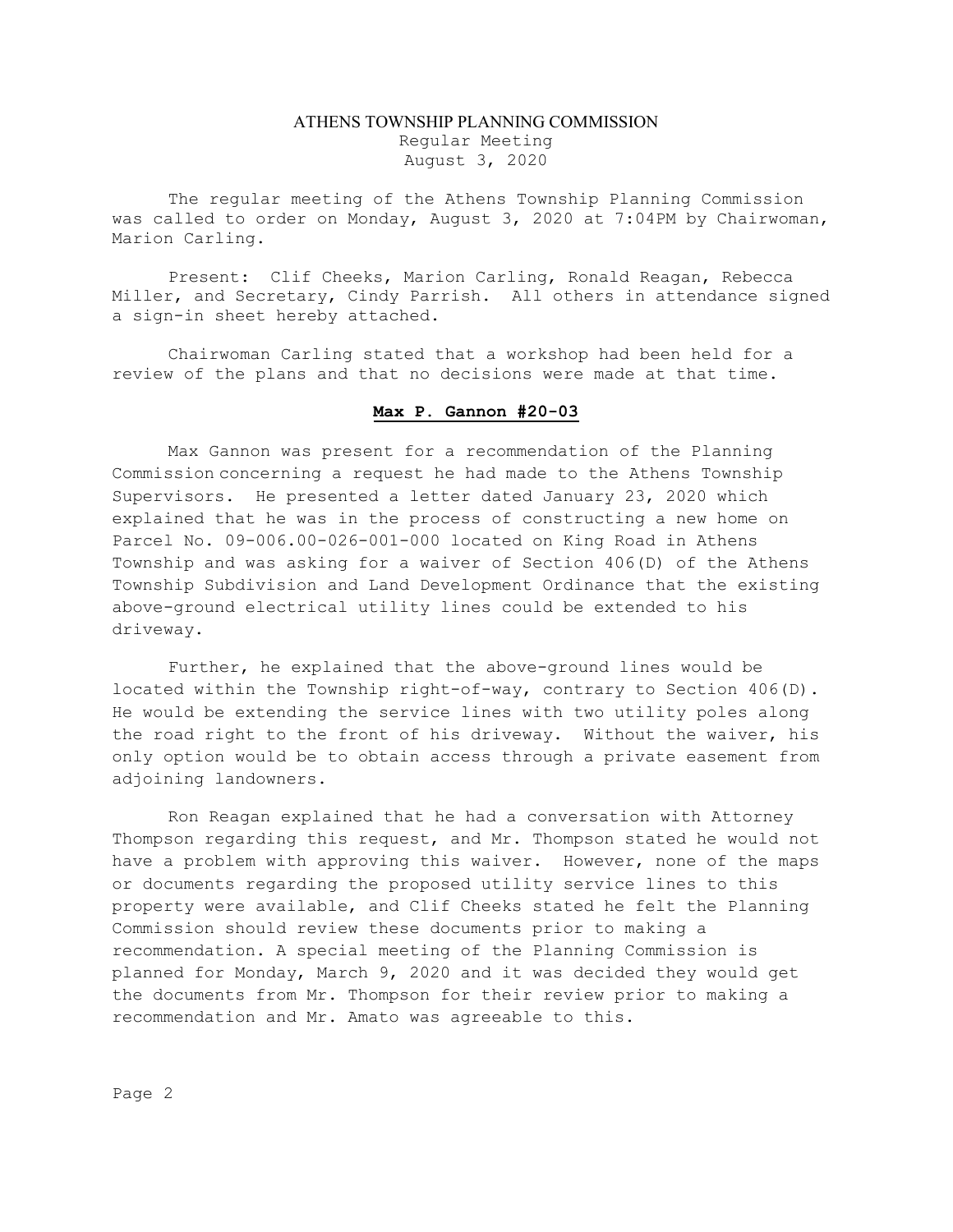March 2, 2020 ATHENS TWP. PLANNING COMM'N

## TIMOTHY A./PAULINE W. BRENNAN #20-01

Scott W. Williams, Surveyor, of Butler Land Surveying, LLC submitted eight (8) copies of a survey plan dated January 28, 2020 and received by the Zoning Office on February 10, 2020 along with an Application for Review of a subdivision, Project Narrative, copy of the Deed, and proposed Easement Maintenance Agreement. Also received from the applicant was a letter from PennDOT regarding the proposed driveway review, a Component 1 Sewage Facilities Module, and Executed Power of Attorney from Pauline W. Brennan.

Project Narrative states that this project consists of a two-lot subdivision of a 338-acre parcel located at SR 1043, Sheshequin Road, zoned Agricultural District. Proposed Lot 3 of 10.69 acres is vacant and has percolation testing as shown. Lot 1 is the remaining land occupied by a house with an on-site septic and water supply system. Lot 2 was previously conveyed. The surrounding parcels are generally used for agricultural and residential purposes. There is no sewage collection system in the vicinity of this subdivision.

Check #0091 in the amount of One Hundred fifty (\$150.00) Dollars from Emma Brennan dated February 5, 2020 was received on February 11, 2020 by the Zoning Office for the filing fee along with Check #0090 in the amount of Twenty-five (\$25.00) Dollars made payable to the Bradford County Treasurer for the Bradford County review fee.

Motion by Rebecca Miller, second by Clif Cheeks, to review the Plan for preliminary/final plan approval, and motion unanimously carried. A checklist was completed and no deficiencies were found.

Motion by Clif Cheeks, second by Jason Rogers, to recommend preliminary/final plan approval to the Supervisors at their regular meeting to be held on March 25, 2020 at 6:00PM, and motion unanimously carried.

Motion by Ron Reagan, second by Clif Cheeks to approve the Minutes of February 3 and February 10, 2020 as read. Motion carried, except that Rebecca Miller abstained due to her absence at those meetings.